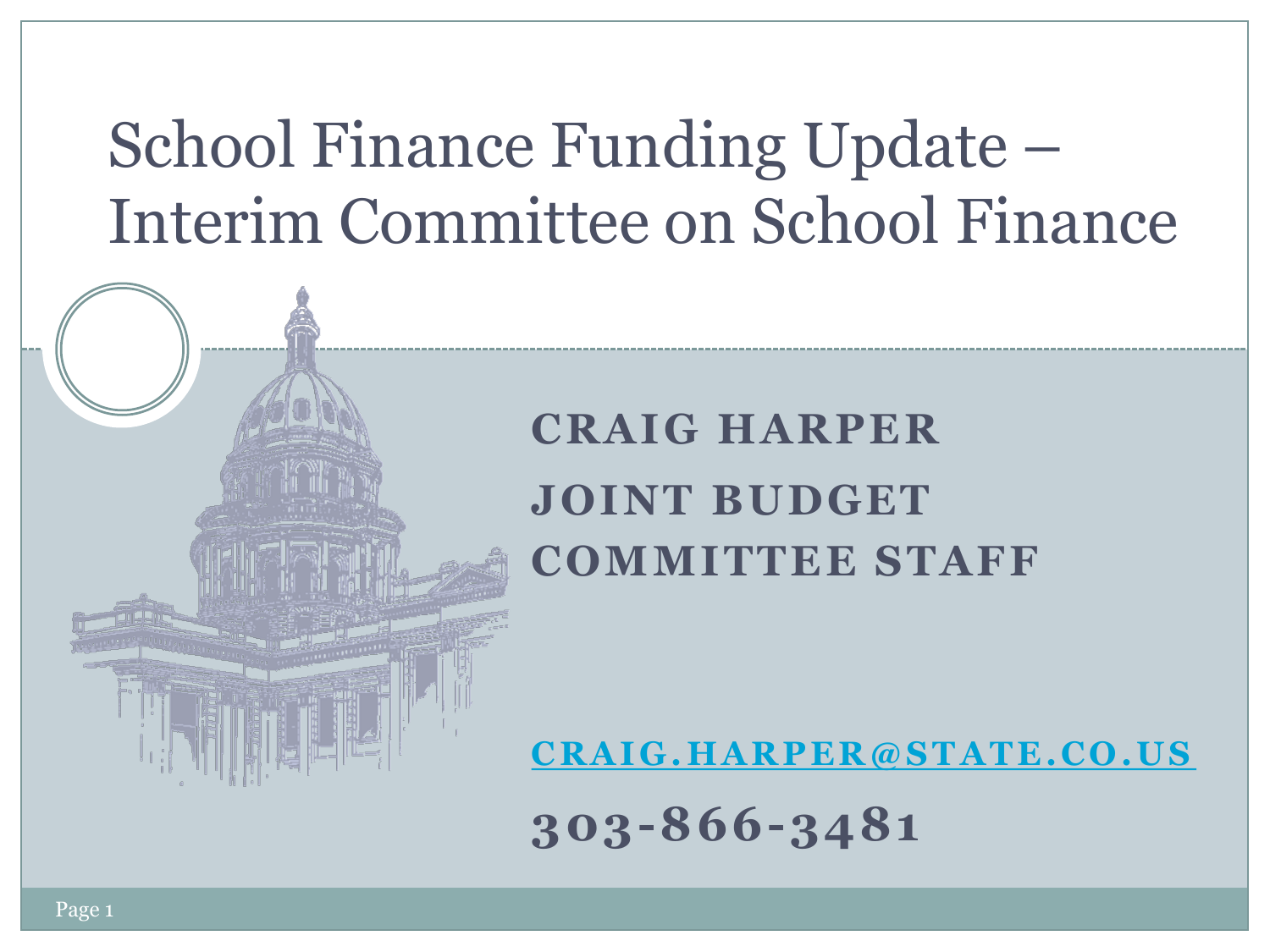## Sources of Opportunity and Risk

Several circumstances may offer the General Assembly opportunities to make significant changes to school finance funding in the coming years.

- Relatively flat or gradually declining *enrollment* would reduce the growth in school finance costs.
- Continued increases in the *local share* would reduce pressure on the state budget at any given level of funding.
- Projected fund balances in the State Education Fund and the General Fund may facilitate change – reducing the BSF and/or changing the formula.
- However, *forecasts* of enrollment, inflation, and revenues are inherently uncertain – and one-time funds raise potential concerns about sustainability.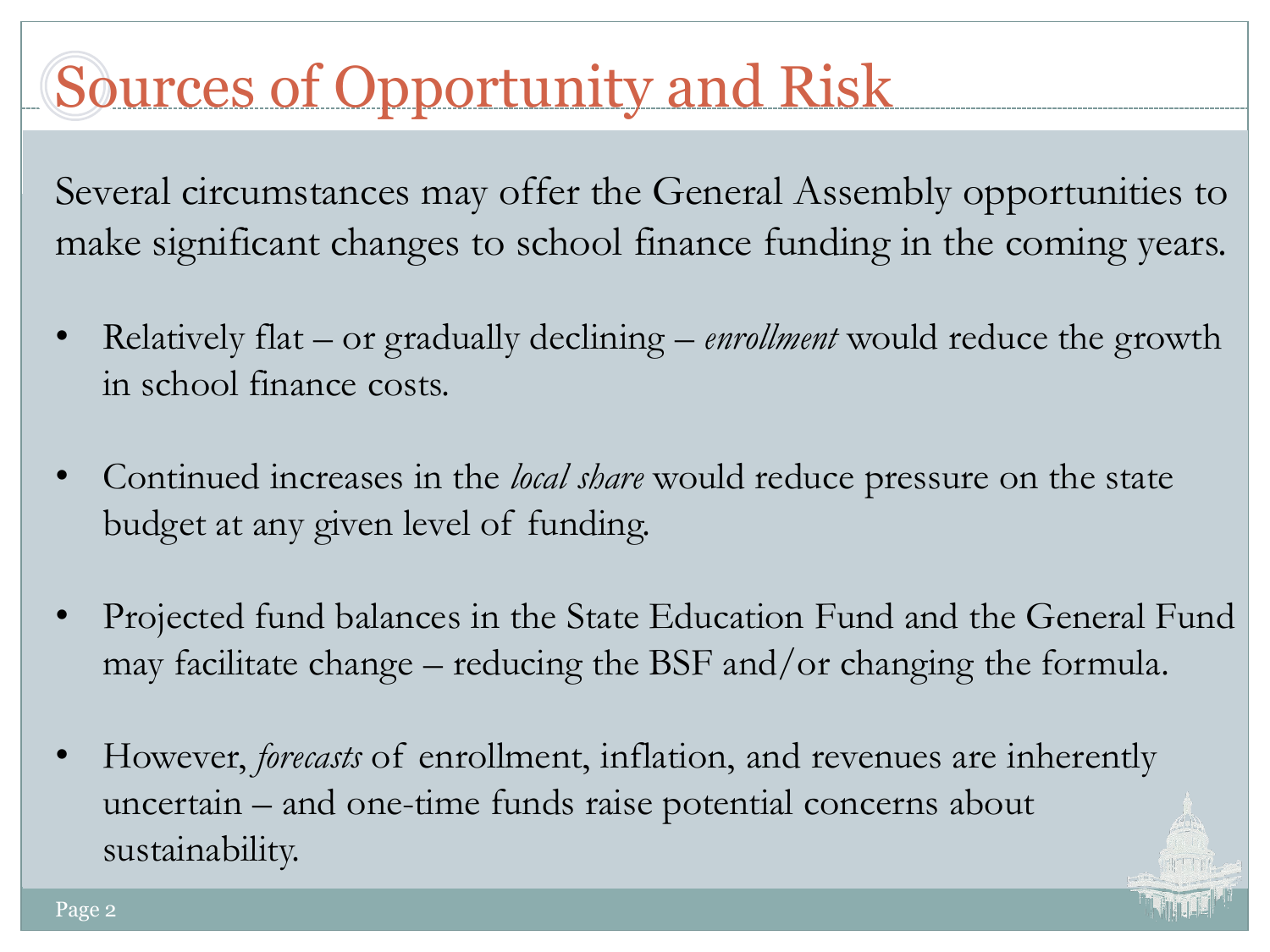# Enrollment – Flat and Expected to Decline

Statewide funded pupil count is relatively flat but declining. Averaging has smoothed out dramatic changes in headcount as well as actual student FTE.

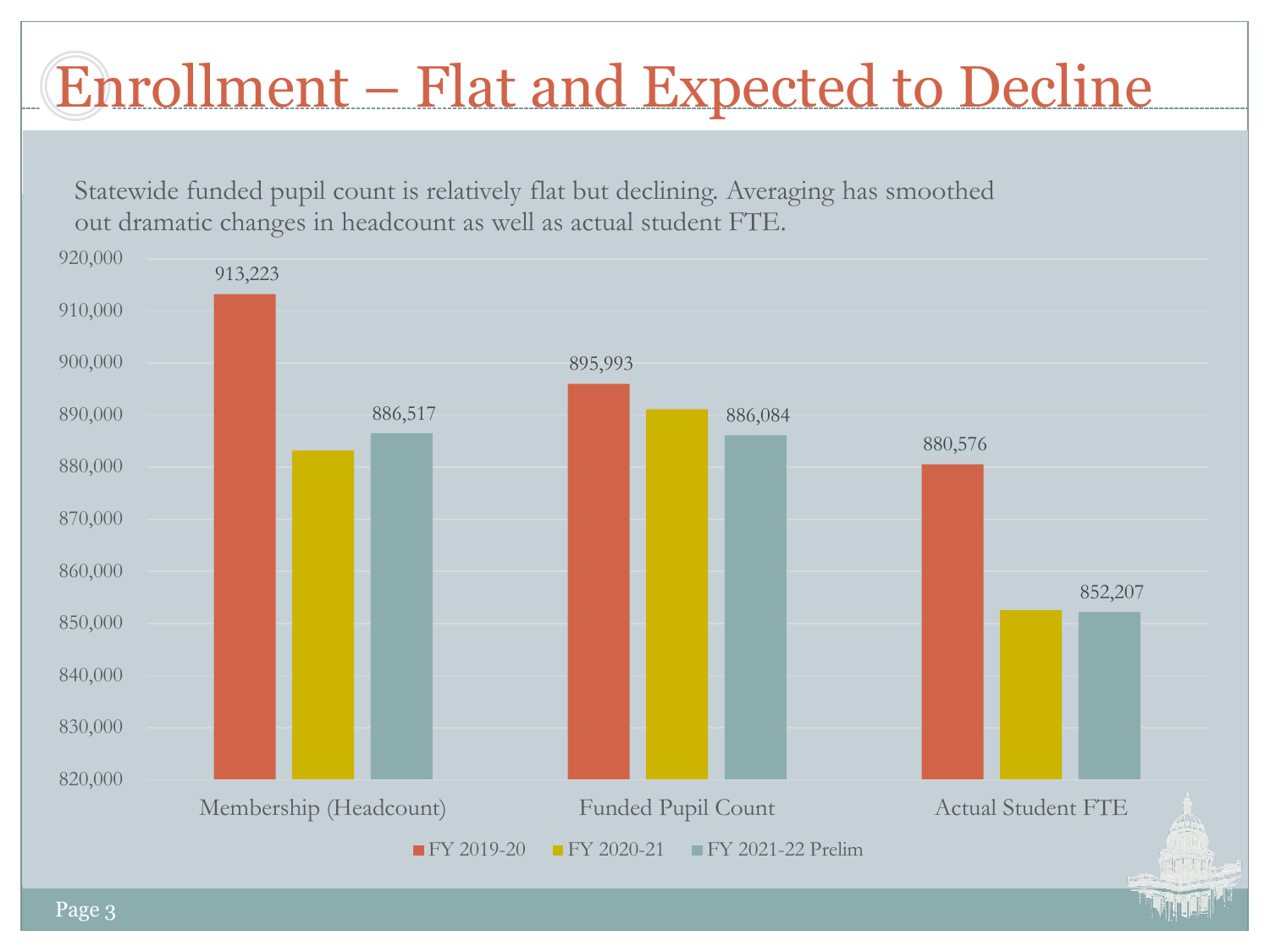### Fund Balances May Offer Flexibility – and Risk

Current and anticipated fund balances in the General Fund and the State Education Fund *may* create some flexibility for the General Assembly to consider changes.

- Revenues to both the General Fund and State Education Fund have continued to come in higher than anticipated in previous forecasts (especially the forecasts going into the pandemic).
- As a result, both funds have accumulated larger balances that may provide flexibility to increase funding and/or change the formula.
- However, competing priorities and the one-time nature of much of the funding both increase risk that changes may be hard to sustain.